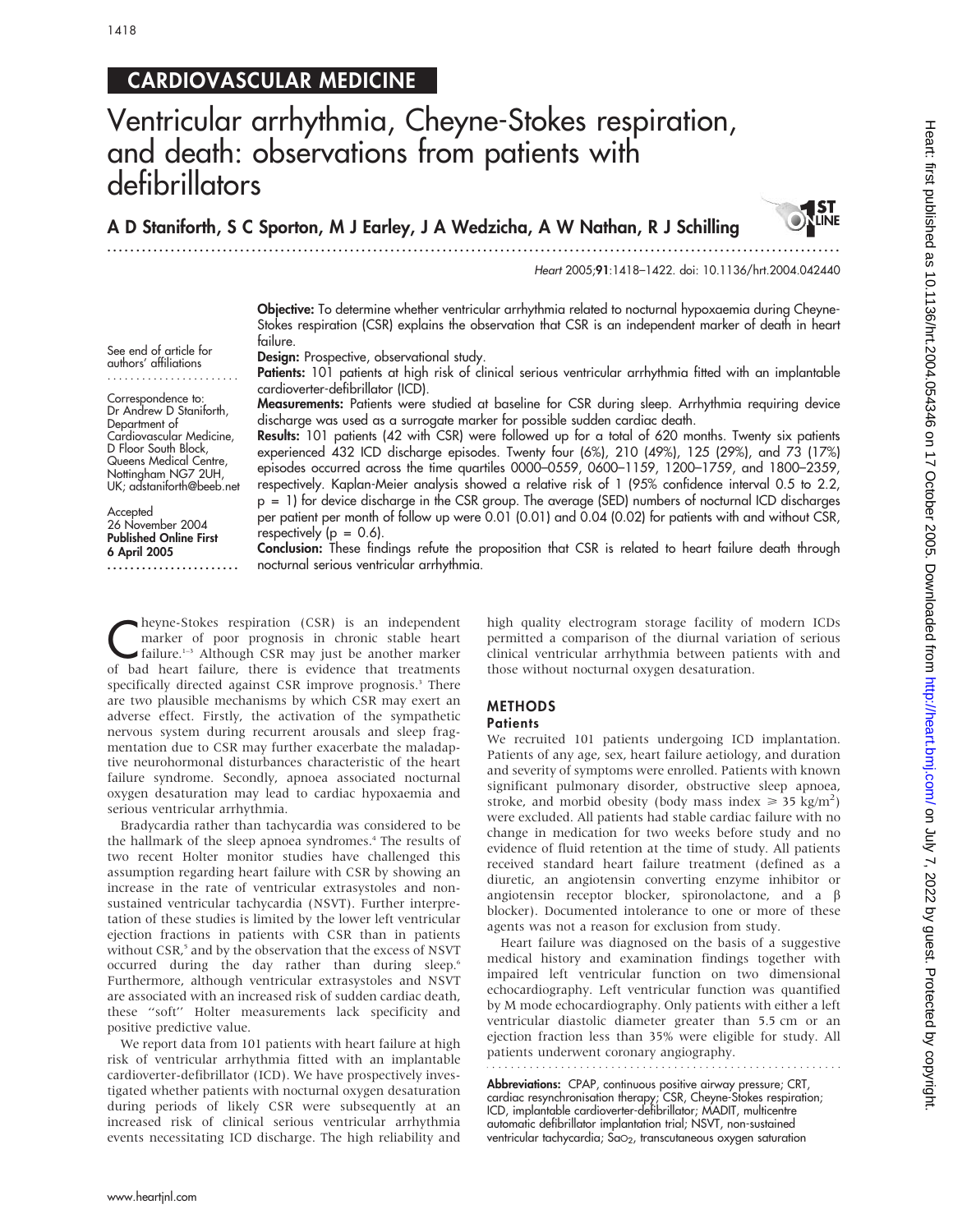#### Assessment of nocturnal oxygen desaturation

All patients underwent overnight pulse oximetry with the Biox 3700 pulse oximeter (Ohmeda Biox Ltd) before ICD implantation. All studies took place in hospital on the night before ICD implantation. The apparatus records the lowest percentage transcutaneous oxygen saturation (Sao<sub>2</sub>) detected over successive 12 second time intervals up to a maximum of eight hours.7 The data were analysed to calculate the overnight minimum Sa $\sigma$ <sub>2</sub>, mean Sa $\sigma$ <sub>2</sub>, dip frequency (defined as a fall in  $Sao_2 \ge 4\%)$ , and the percentage of overnight recording time spent with  $Sao_2 \le 90\%$ . Recordings with a sinusoidal pattern of nocturnal oxygen desaturation together with a 4% dip rate of  $> 15$  dips/hour were defined as ''abnormal and suggestive of CSR''.

#### External validation of oximetry screening

We have previously validated the use of overnight oximetry as a screening tool for CSR.<sup>8</sup> Oximetry recordings were found to be reproducible with a mean difference over two successive nights of  $-0.2$  dips/hour (within patient standard deviation of 1.3 dips/hour). With full polysomnography serving as the ideal, receiver operating characteristic analysis with a diagnostic cut off of 15 dips/hour yielded a sensitivity of 87% and a specificity of 81% for the identification of CSR. The area under the receiver operating characteristic curve was 94%.

#### Internal validation of oximetry screening: polysomnography substudy

Every fourth patient with an abnormal oximetry recording underwent technician supervised overnight polysomnography. All studies took place in hospital within four weeks of ICD implantation. This was to confirm that the overnight breathing abnormalities responsible for oxygen desaturation were identical to those observed in the validation study. Figure 1 shows an overnight oximetry trace from a patient with CSR.

The Neuroscience Sleepmaster analysis system (Nellcor Ltd, Pleasanton, California, USA) was used to record the polysomnographs. Surface electrodes were used to record the encephalogram, electro-oculogram, and mental electromyogram. Respiratory movements were recorded with chest wall and abdominal respitrace bands. ECG was recorded with standard limb leads. Oxygen saturation was measured by pulse oximetry. Oral and nasal airflow were detected by thermistors attached to the upper lip.

The data were analysed off line after manual inspection of the raw polygraph recordings. Standard criteria were used to define sleep onset and end.<sup>9</sup> The following definitions were



Figure 1 Sample overnight oxymetry recording from a patient with documented Cheyne-Stokes respiration (CSR). In this patient the 4% oxygen desaturation index was 29 dips/hour, minimum transcutaneous oxygen saturation (SaO<sub>2</sub>) was 88%, and mean SaO<sub>2</sub> was 96%.

used to classify abnormal breathing patterns: Apnoea, an absence of airflow for more than 10 seconds; central apnoea, an apnoea without respiratory movement; obstructive apnoea, an apnoea with respiratory effort; hypopnoea, a reduction in the amplitude of respiratory movement for more than 10 seconds to less than 50% of the maximum amplitude recorded during the preceding breathing cycle; CSR, a central apnoea index of  $\geq$  10/hour in combination with the characteristic pattern of crescendo-decrescendo hyperpnoeacentral apnoea periodic breathing; obstructive sleep apnoea, an obstructive apnoea index of  $\geq 10$ /hour; and periodic breathing time, percentage of the total sleep period spent in CSR.

#### ICD implantation, programming, and electrogram analysis

ICDs were implanted transvenously under moderate sedation with a standard surgical technique. Seventeen of the ICDs were cardiac resynchronisation devices (CRTs). Device programming was left to the discretion of implanting physicians according to their knowledge of the patients' individual arrhythmia history. This ensured that ICD discharges would be delivered only for clinically relevant arrhythmia. Subsequent discharges were documented as appropriate or inappropriate by the interrogating cardiologist or cardiac technician after electrogram storage review. The occurrence and timing of appropriate discharges were recorded prospectively at follow up. Non-sustained episodes were specifically not documented.

#### Data analysis

Numerical data were analysed by Student's t and Mann-Whitney U tests. Group comparisons of categorical data were evaluated by the  $\chi^2$  test. Survival to the time of first appropriate discharge was analysed by the Kaplan-Meier method. Differences in survival between patients with and without CSR were investigated with the log rank test.

#### RESULTS

#### Patient characteristics and follow up

One hundred and one patients undergoing ICD implantation (89 new systems and 12 elective generator replacements) at our institution between April 2002 and May 2003 consented to participate in this study. During this period 153 devices were implanted (126 new systems and 27 generator replacements). There were 432 episodes of clinically significant serious ventricular arrhythmia necessitating ICD discharge during 620 months of follow up. No patient died. One patient transferred out of the area and was lost to follow up after one month. Forty two of 101 (41%) patients had an overnight oximetry recording suggestive of CSR.

#### Polysomnography substudy

Twelve patients with oximetry recordings suggestive of CSR underwent full overnight polysomnography to define the nature of their sleep related breathing disorder. The mean (SD) total sleep period was 342 (51) minutes. The mean apnoea-hypopnoea index was 26 (13)/hour with an apnoea index of 16 (15)/hour and a periodic breathing time of 46 (32)%. Among the events, 85 (23)% were central in origin; 11 patients fulfilled the predefined polysomnography definition of CSR. No patient had obstructive sleep apnoea.

#### Characteristics of patients with and without CSR

The majority of patients were men and had left ventricular dysfunction secondary to coronary artery disease (table 1). Patients with and without CSR were comparable with respect to age, severity of coronary artery disease, and antiarrhythmic use. As would be expected, patients with CSR had more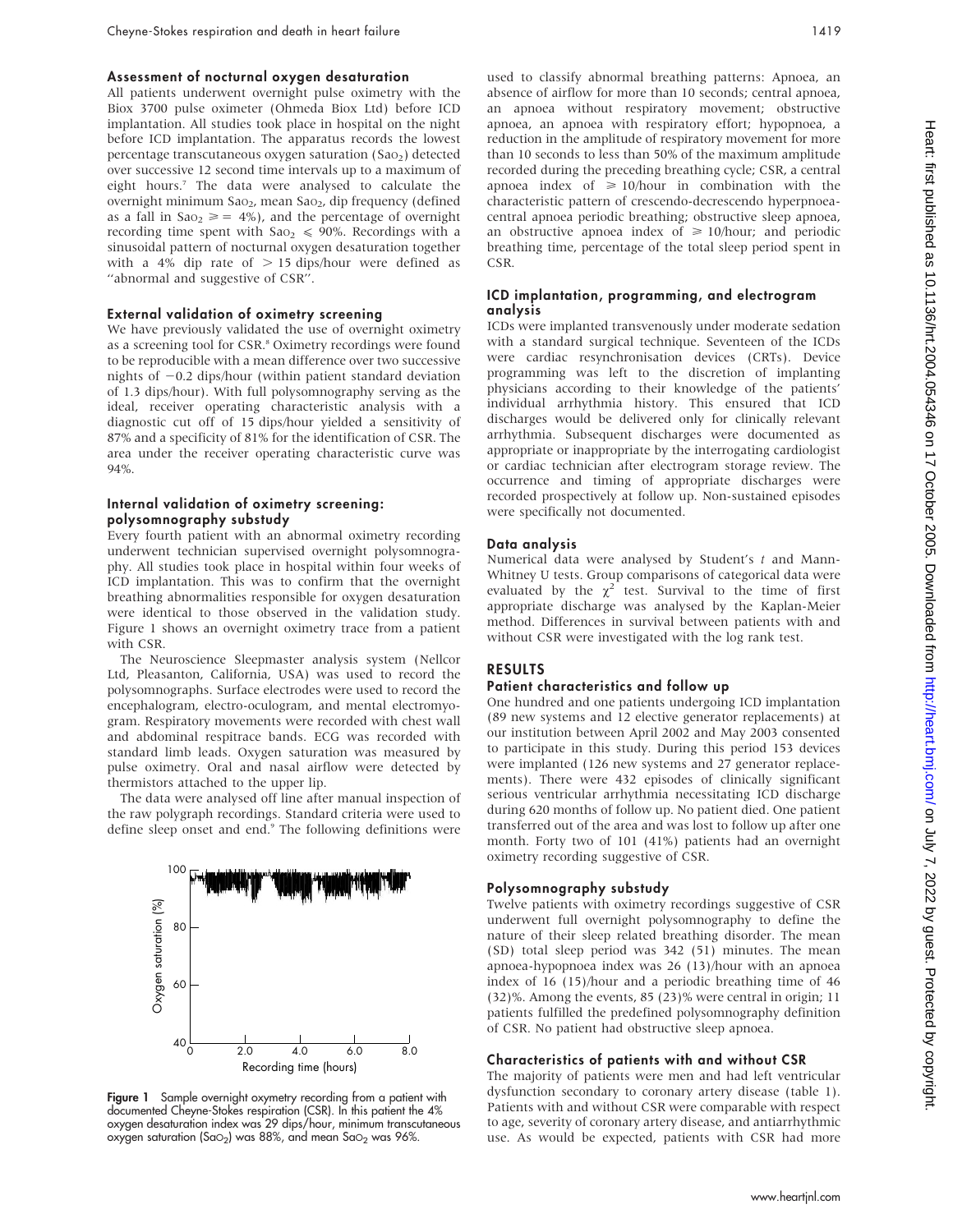| Table 1 Baseline characteristics of implantable              |  |
|--------------------------------------------------------------|--|
| cardioverter defibrillator (ICD) recipients with and without |  |
| Cheyne-Stokes respiration (CSR)                              |  |

|                                                                                                                                                                                                                                                                              | No CSR      |              |         |
|------------------------------------------------------------------------------------------------------------------------------------------------------------------------------------------------------------------------------------------------------------------------------|-------------|--------------|---------|
|                                                                                                                                                                                                                                                                              | $(n = 59)$  | CSR $(n=42)$ | p Value |
| Age(years)                                                                                                                                                                                                                                                                   | 65.6(1.4)   | 68.1 (1.3)   | 0.21    |
| BMI $(kq/m^2)$                                                                                                                                                                                                                                                               | 26.3(0.6)   | 28.2(0.8)    | 0.06    |
| NYHA class                                                                                                                                                                                                                                                                   | 2.1(0.1)    | 2.5(0.1)     | 0.02    |
| Number of diseased arteries                                                                                                                                                                                                                                                  |             |              |         |
| on coronary angiography                                                                                                                                                                                                                                                      | 1.7(0.1)    | 2.0(0.2)     | 0.11    |
| Ejection fraction (%)                                                                                                                                                                                                                                                        | 36.6(2)     | 28.7 (1.9)   | 0.005   |
| Coronary artery disease                                                                                                                                                                                                                                                      | 45/59 (76%) | 36/42 (86%)  | 0.24    |
| <b>Atrial fibrillation</b>                                                                                                                                                                                                                                                   | 5/59(8%)    | 8/42 (19%)   | 0.21    |
| <b>Bundle branch block</b>                                                                                                                                                                                                                                                   | 27/59 (46%) | 17/42 (40%)  | 0.21    |
| VT/VF inducible at PES                                                                                                                                                                                                                                                       | 17/59 (29%) | $7/42$ (17%) | 0.18    |
| NYHA class                                                                                                                                                                                                                                                                   |             |              | 0.08    |
| ı                                                                                                                                                                                                                                                                            | 17/56 (30%) | 4/42(10%)    |         |
| $\mathsf{I}$                                                                                                                                                                                                                                                                 | 20/56 (36%) | 17/42 (40%)  |         |
| Ш                                                                                                                                                                                                                                                                            | 17/56 (30%) | 18/42 (43%)  |         |
| IV                                                                                                                                                                                                                                                                           | $2/56$ (4%) | $3/42$ (7%)  |         |
| Index arrhythmia                                                                                                                                                                                                                                                             |             |              | 0.83    |
| VT                                                                                                                                                                                                                                                                           | 36/59(61%)  | 23/42 (55%)  |         |
| VF                                                                                                                                                                                                                                                                           | 9/59(15%)   | 7/42 (17%)   |         |
| PP                                                                                                                                                                                                                                                                           | 14/59 (24%) | 12/42 (29%)  |         |
| <b>Medications</b>                                                                                                                                                                                                                                                           |             |              |         |
| Diuretic                                                                                                                                                                                                                                                                     | 38/59 (64%) | 38/42 (90%)  | 0.004   |
| <b>ACE</b> inhibitor                                                                                                                                                                                                                                                         | 49/59 (83%) | 41/42 (98%)  | 0.02    |
| Spironolactone                                                                                                                                                                                                                                                               | 16/59 (27%) | 16/42 (38%)  | 0.28    |
| Amiodarone                                                                                                                                                                                                                                                                   | 13/59 (22%) | 10/42 (24%)  | 1       |
| <b>B</b> Blocker                                                                                                                                                                                                                                                             | 33/59 (56%) | 27/42 (64%)  | 0.42    |
| Mean $Sao_2$ (%)                                                                                                                                                                                                                                                             | 93.3(0.5)   | 91.8 (0.7)   | 0.005   |
| Minimum SaO <sub>2</sub> (%)                                                                                                                                                                                                                                                 | 86.5(0.6)   | 80.2(1.3)    | < 0.001 |
| Desaturation index (dips/hour)                                                                                                                                                                                                                                               | 7.1(0.5)    | 26.9(1.8)    | < 0.001 |
| Recording time with                                                                                                                                                                                                                                                          |             |              |         |
| $Sao_2 < 90\%$ (%)                                                                                                                                                                                                                                                           | 4.3(1.7)    | 12.8(2.4)    | < 0.001 |
| All values are mean (SEM) or number (%).<br>ACE, angiotensin converting enzyme; BMI, body mass index; NYHA,<br>New York Heart Association; PES, programmed electrical stimulation; PP,<br>primary prevention: SaO <sub>2</sub> , overnight transcutaneous oxygen saturation: |             |              |         |

primary prevention; SaO2, overnight transcutaneous oxygen saturation; VF, ventricular fibrillation; VT, ventricular tachycardia.

severe left ventricular dysfunction; this was reflected by their greater NYHA classification and uptake of anti-failure medication. Twenty six per cent of ICDs were primary prevention devices (predominantly MADIT (multicentre automatic defibrillator implantation trial) and MADIT-II criteria). Patients without CSR were not more likely than those with CSR to receive an implant for primary prevention. By definition, those with CSR had worse indices of nocturnal oxygen saturation. Seventeen of the ICDs were CRT devices (apart from these, only one patient was bradycardia pacing dependent). Patients with CSR were not more likely than those without CSR to receive a CRT device (9 of 42  $\nu$  8 of 59, respectively,  $p = 0.3$ ).

## ICD discharges in patients with and without CSR

Eleven of 42 patients (26%) with CSR and 15 of 59 patients (25%) without CSR experienced an appropriate ICD discharge. Appropriate discharge included a therapeutic defibrillation in 19 patients. Kaplan-Meier analysis (fig 2) showed no difference between patients with respect to ICD discharge-free survival. Cox proportional hazard analysis showed a relative risk of ICD discharge in patients with CSR of 1.0 (95% confidence interval 0.5 to 2.2,  $p = 1$ ). The mean (SED) number of discharges per patient per month of follow up was 0.5 (0.2) for patients with and 1.3 (0.7) for patients without CSR ( $p = 0.9$ ). For patients whose ICD discharged, the mean (SED) times in months to first discharge were 2.2 (0.5) and 2.4 (0.6) for patients with and without CSR  $(p = 1)$ . As would be expected, patients who received an appropriate discharge tended to be older  $(68.4 \ (1.6) \ v \ 66 \ (1.2)$ years,  $p = 0.3$ ) and have poorer ventricles (ejection fraction 28.5 (2.8)%  $v$  34.5 (1.7)%,  $p = 0.08$ ) than those who did not.



Figure 2 Survival to first appropriate implantable cardioverterdefibrillator (ICD) discharge for serious ventricular arrhythmia in patients with and without CSR. Cox proportional hazard analysis showed that a patient with CSR had a relative risk for discharge of 1.0 (95% confidence interval 0.5 to 2.2,  $p = 1$ ).

Patients with a CRT device were no less likely than those with a standard ICD to receive an appropriate discharge (3 of 17  $\nu$ 23 of 84,  $p = 0.55$ ). Twenty patients received an inappropriate discharge; in 18 patients these involved defibrillation.

## Diurnal pattern of ICD discharges

It was possible that, although the overall arrhythmic burden between patients with and without CSR might have been identical, the groups might have differed with respect to their diurnal distribution of events. To investigate this, we compared the distribution of ICD discharges between the temporal quartiles of 0000 to 0559, 0600 to 1159, 1200 to 1759, and 1800 to 2359 (fig 3, table 2). There was no evidence that patients with CSR were more likely to experience ICD discharges during the night time (sleeping) hours when the degree of oxygen desaturation was greatest. The average (SED) numbers of nocturnal discharges (0000–0559) per patient per month of follow up were 0.01 (0.01) and 0.04 (0.02) for patients with and without CSR, respectively  $(p = 0.6)$ .

## **DISCUSSION**

CSR is an independent marker of poor prognosis in heart failure. $1-3$  It remains to be determined whether CSR is more than just a marker of a bad heart. Limited evidence suggests that CSR itself may be harmful. Continuous positive airway pressure (CPAP) ventilation has beneficial haemodynamic effects in heart failure<sup>10 11</sup> and is an effective treatment for CSR.<sup>12</sup> Sin et  $aI<sup>3</sup>$  reported that CPAP improved ejection fraction and survival in patients with heart failure with CSR; significantly, CPAP did not improve either ejection fraction or survival in a matched group without CSR. Evidence of improved survival after a treatment targeted



Figure 3 Diurnal variation of ICD discharges in patients with and without CSR.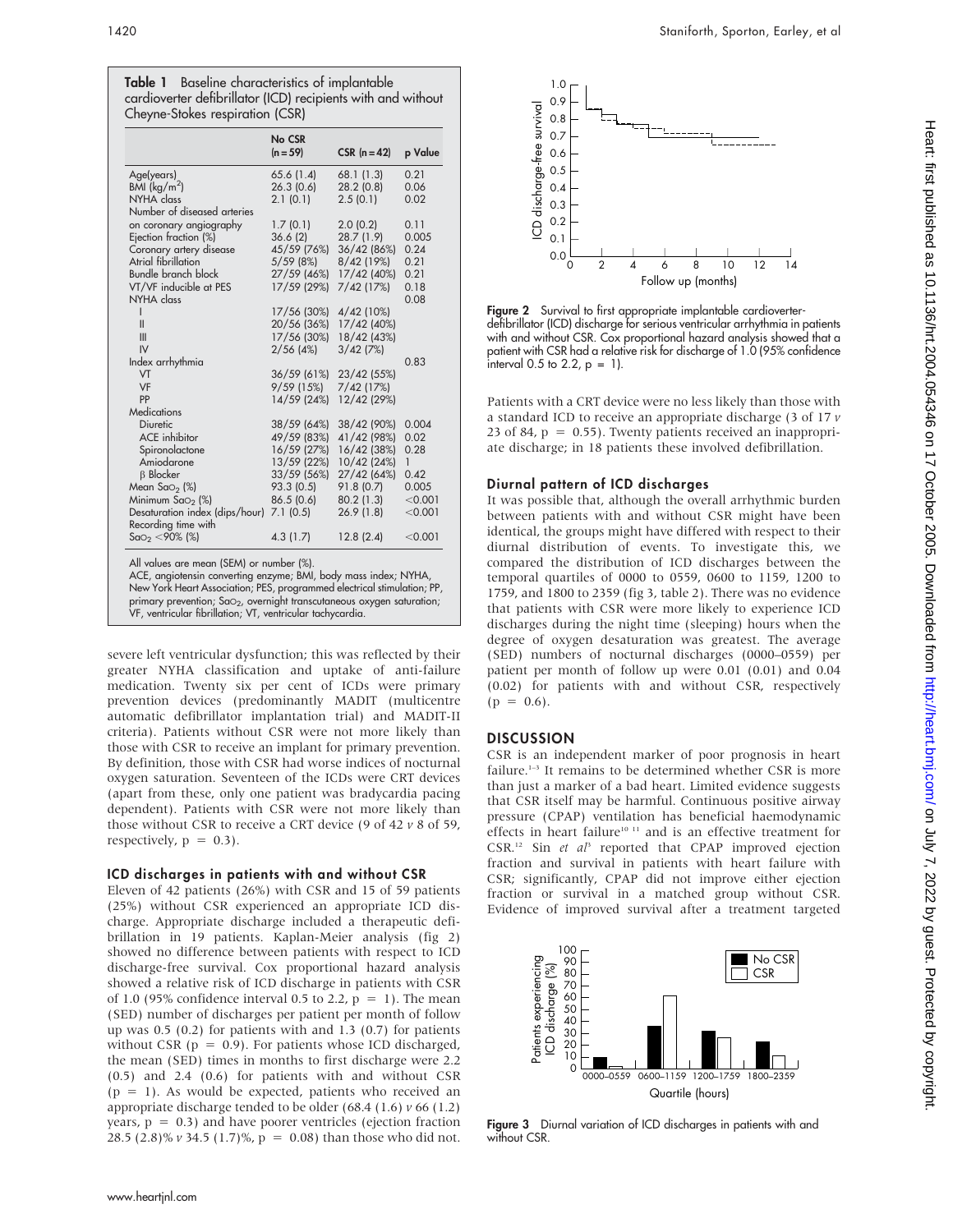Table 2 Patterns of ICD discharges in patients with and without CSR

|                                                                            | 0000-0559 |      | 0600-1159 1200-1759 | 1800-2359 |  |  |  |
|----------------------------------------------------------------------------|-----------|------|---------------------|-----------|--|--|--|
| % distribution of ICD discharges in each quartile                          |           |      |                     |           |  |  |  |
| $No CSR$ 9.7                                                               |           | 35.6 | 319                 | 22.7      |  |  |  |
| CSR                                                                        | $1\Delta$ | 616  | 259                 | 11 1      |  |  |  |
| Rates of ICD discharge per patient per month of follow up in each quartile |           |      |                     |           |  |  |  |
| $N_0$ CSR $0.04$                                                           |           | 015  | 0.15                | 0 1       |  |  |  |
| CSR                                                                        | 0.01      | 0.86 | 0.3                 | 011       |  |  |  |
| p Value 0.54                                                               |           | O 99 | 074                 | 0.94      |  |  |  |

against CSR strengthens the case for a cause and effect relation between CSR and mortality in patients with heart failure. One mechanism by which CSR may exert an adverse effect is serious ventricular arrhythmia caused by the repeated cycles of nocturnal apnoea related cardiac hypoxaemia.

In this prospective observational study we report on the incidence of serious ventricular arrhythmia in patients with and without patterns of nocturnal oxygen desaturation suggestive of CSR. All patients were fitted with an ICD programmed according to their individual clinical need. The advantage of this design was twofold. Firstly, by using ICDs with modern electrogram storage capacity we could accurately document all episodes of serious ventricular arrhythmia and their diurnal variation. Secondly, by leaving ICD discharge setup to the discretion of the implanting cardiologist according to individual patient clinical need, we could be confident that we were documenting clinically relevant serious ventricular arrhythmia (a more likely surrogate marker for aborted sudden cardiac death). This strategy was superior to counting ventricular extrasystoles or NSVT of dubious clinical relevance on serial 24 hour Holter monitors. It was interesting that no patients died during the follow up period. Although the total follow up was large (620 months), the median follow up was six months and patients with advanced near terminal pump failure would not have been considered for an ICD.

To our surprise, patients with CSR were no more likely than patients without CSR to receive ICD discharges for significant ventricular arrhythmia. The total number of appropriate ICD discharges observed over the follow up period was large (432 episodes in 26 patients). CSR occurs most often and is most severe during sleep, when breathing is purely under the control of a chemical negative feedback loop. We expected that if CSR exerted its lethal effects through hypoxaemia induced ventricular arrhythmia then CSR patients would have greater rates of ICD discharges during the sleeping hours 0000 to 0600. Although our patients with CSR had worse indices of nocturnal oxygen saturation, patients did not differ according to their diurnal variation of ICD discharges. ICD discharges were clustered within the 0600–1200 quartile for both patients with and without CSR. This was in keeping with the known morning increased incidence of ventricular tachycardia and sudden death in heart failure.<sup>13</sup> <sup>14</sup> We note that our patients with CSR had poorer ventricular function, which may ordinarily be expected to lead to more arrhythmia. This obviously did not apply in our study because, by definition, all patients were already at a high risk of arrhythmia.

The reason why nocturnal desaturation was not associated with serious ventricular arrhythmia is unclear. The degree of oxygen desaturation and hypoxia seen during central sleep apnoea is typically less severe than that observed in

obstructive sleep apnoea. This may be of relevance when considering the individual roles of the various sleep apnoea syndromes as a substrate for arrhythmia (see below). Nocturnal oxygen desaturation in the setting of an unstable coronary syndrome is a proven stimulus for ischaemia and lethal ventricular arrhythmia.<sup>15</sup> Our patients had chronic stable heart failure; none had an unstable coronary syndrome. A single study has reported that CRT reduces the frequency of ICD discharge.<sup>16</sup> The use of CRT devices did not explain the lack of association between CSR and serious ventricular arrhythmia because patients with CSR were just as likely as non-CSR patients to receive a CRT device. Furthermore, patients with CRT devices did not experience less arrhythmia and excluding CRT patients from the study analysis did not change its findings.

#### Previous investigations of cardiac arrhythmia in sleep apnoea

A large observational study has reported on the frequency of nocturnal arrhythmia in 400 consecutive patients with sleep apnoea (all types and aetiology) referred to the Stanford sleep disorders clinic.<sup>4</sup> The usual rhythm disturbance was bradycardia, not tachycardia. Ventricular extrasystoles were common but ventricular tachycardia occurred in only 3% of patients. No ventricular tachycardia was observed in the subgroup (10% of patients) with central sleep apnoea. Other studies examining the prevalence of sleep apnoea<sup>5 6</sup> and nocturnal oxygen desaturation<sup>8 17</sup> <sup>18</sup> in patients with chronic stable heart failure have reported a higher occurrence of arrhythmia on 24 hour Holter monitoring. Reliance on single Holter recording significantly reduces the power of these observational studies to discern the true nature of the arrhythmia burden of this patient group. All of these studies were consequently limited to reporting on the frequency of ''soft'' end points such as ventricular extrasystoles and NSVT. In the recent study by Lanfranchi et al,<sup>6</sup> CSR during sleep inexplicably increased daytime (but not night-time) NSVT. Patients with heart failure and CPAP responsive sleep apnoea (obstructive and central) have been shown to experience a reduction in ventricular extrasystoles and couplets.<sup>19</sup> This treatment effect does not prove that hypoxaemia was responsible for ventricular arrhythmia in CSR. CPAP not only improves overnight oxygenation but also reduces sympathetic nervous system activation, reduces left ventricular afterload, and increases cardiac output.

### Study limitations

Overnight oximetry (not polysomnography) was used to identify patients with likely CSR in the majority of patients. This does not limit our ability to comment on a link between nocturnal oxygen desaturation and arrhythmogenesis in chronic stable heart failure; indeed, we have previously validated the use of oximetry as a screening tool for CSR. We also performed a polysomnography substudy to confirm that the majority of apnoea events documented were indeed central rather than obstructive in origin. In the absence of oesophageal pressure balloon monitoring, some minor misclassification may have occurred. Oximetry was performed once only at baseline immediately before ICD implantation. The severity of nocturnal oxygen desaturation may have been reduced over the observation period, even though ICDs have no clinical effect on CSR, the use of CRT devices was equally split between the two groups, and medical treatment was not up-titrated as part of the study protocol. None of these detract from the major strength of this study: the deliberate use of high risk patients with ICDs implanted for arrhythmia to accurately document and define true clinical arrhythmia